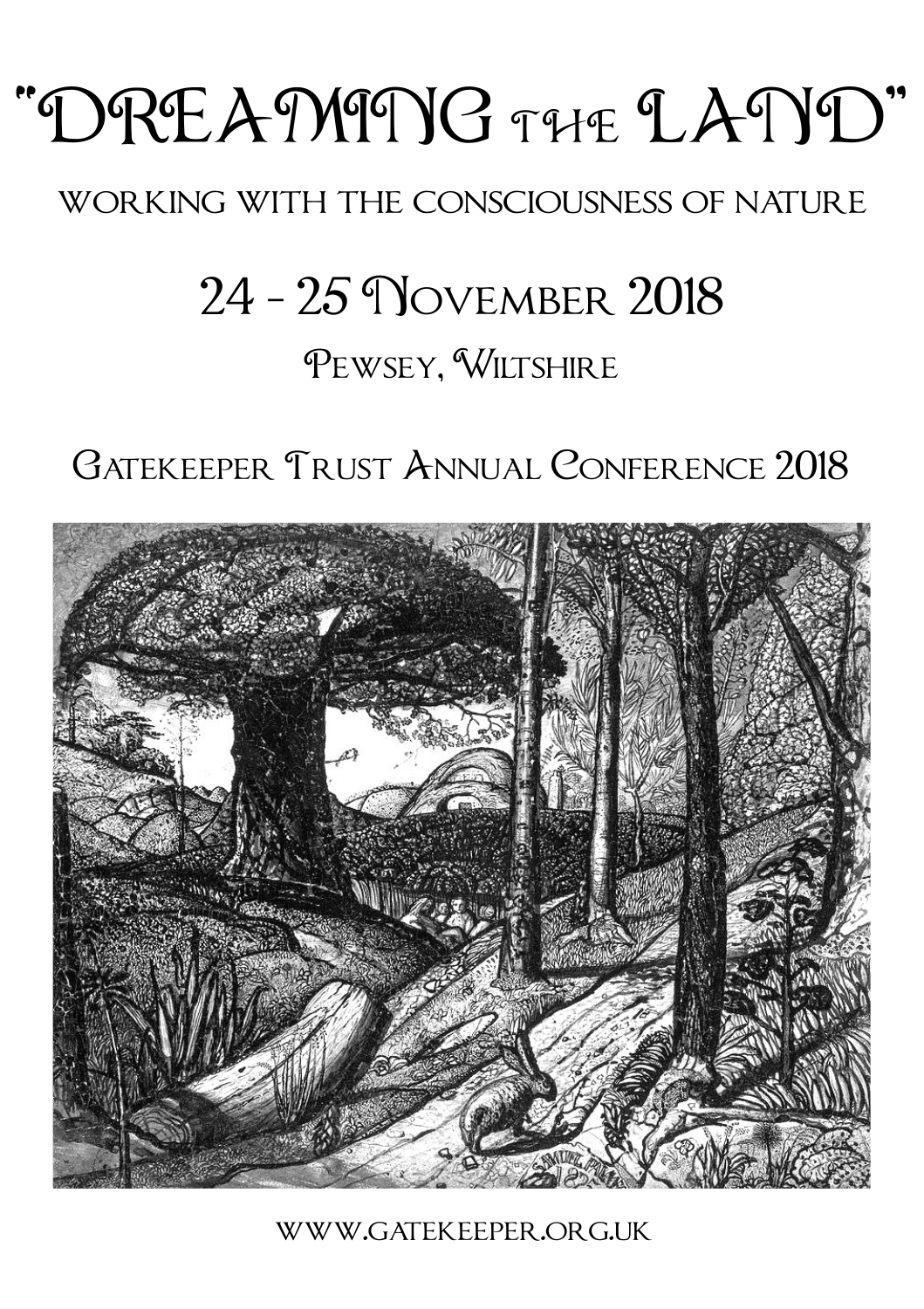# "DREAMING THE LAND"

### bouverie hall, north street, pewsey, sn9 5es

#### *SPEAKERS: Peter Dawkins, Gary Biltcliffe & Caroline Hoare, Maria Wheatley, Helen Sands & Mark Bedford, Angharad Wynne and John Wadsworth*

### **SATURDAY 24th NOVEMBER**

#### **MORNING PROGRAMME: 10am - 1pm**

#### **"From the Earth, Light" - Peter Dawkins**

Peter will talk about the Dream Sculpture. Its key placement in the British landscape zodiac marks the Alpha-Omega point of the zodiac, to which the finger of Orion points. This position is associated with the start of a new Great Age and is twinned and in balance with its opposite pole in the heart of London that metaphorically marks the centre of the Milky Way Galaxy. Like the two parents of a golden child, both are key to creating a Golden Age, the dream of saints, sages and ordinary people for many ages.

#### **"The Power of Centre" - Gary Biltcliffe and Caroline Hoare**

Gary and Caroline's spiritual travelogue of Albion and its earth mysteries continues with the exploration and research of ancient navel or focal points of Celtic Britain and Ireland. They will also reveal their connection with old and modern pilgrim routes, the healing potential within the land, and the worship of the Celtic Aquarian goddess Bride.

#### **AFTERNOON PROGRAMME: 2.15 - 5pm**

#### **"Deep Waters" - Maria Wheatley**

Geomancers of prehistory built their monuments upon vast underground lakes, or the crossing point of underground rivers and streams. Deep underground water that is chemically produced within the Earth produces a three-fold energy pattern. Our distant Neolithic long skulled ancestors sited megalithic temple spaces above these patterns, which personified the goddess and marked the esoteric centre of a sacred site. Maria compares 'geopathic stress' emissions from underground rainwater to the harmonic energy emissions of deep underground water.

#### **"The Birds who Flew Beyond Time" - Helen Sands and Mark Bedford**

A dramatic retelling of the ancient Sufi story The Conference of the Birds by Farid ud-Din Attar who was considered by Rumi to be 'the master' of Sufi mystic poetry.His story is a magnificent allegorical tale about the soul's search for meaning. In this contemporary re-telling by Anne Baring, the Earth asks all the birds of the world to go on a perilous journey to save her life, by finding the Great Being who lives beyond the Edge of Time, and bringing back the message given there.

#### **'Evening Gathering': 8.00 - 10.00pm - Details to be confirmed**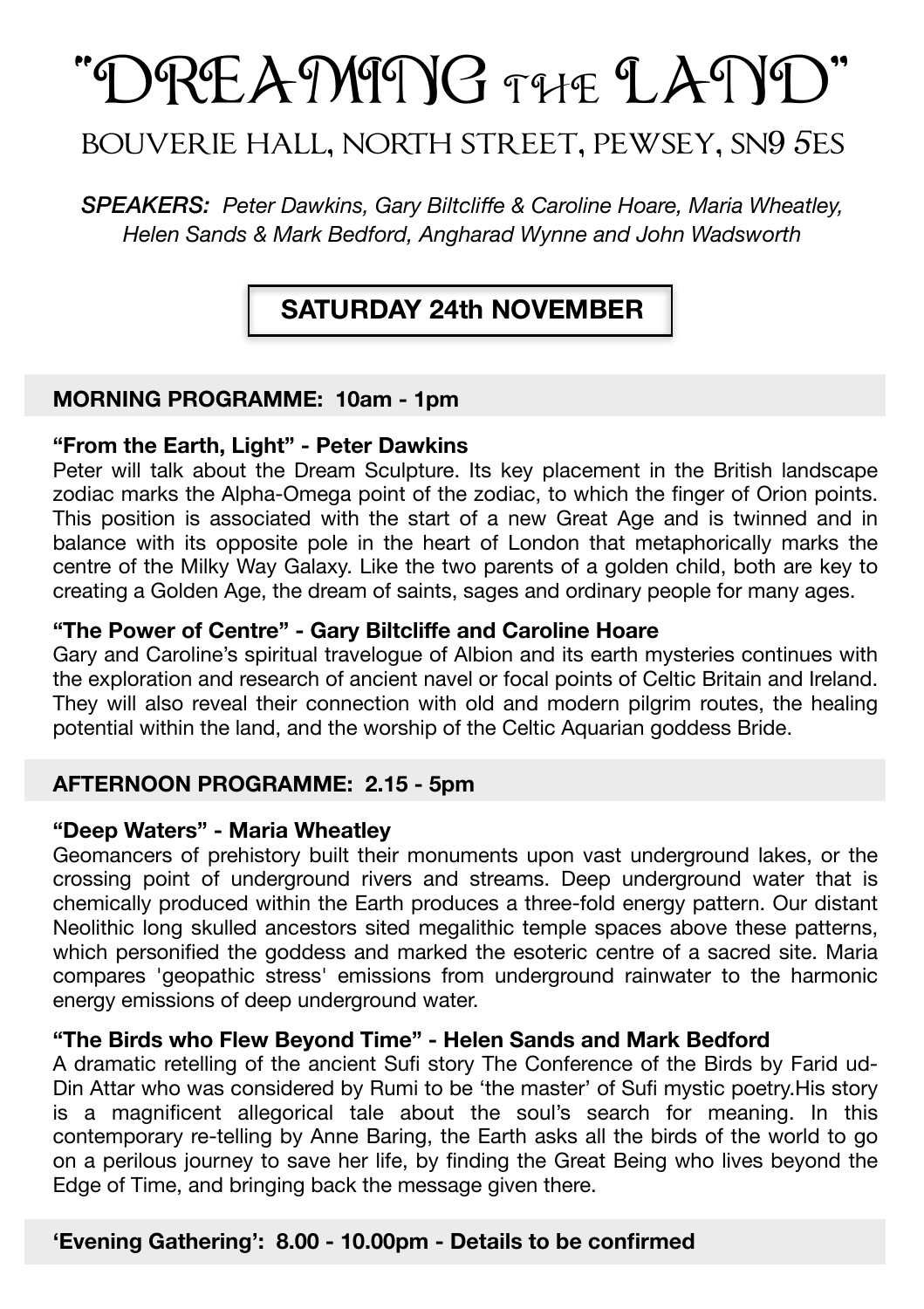### **SUNDAY 25th NOVEMBER**

#### **MORNING PROGRAMME: 10am - 1pm**

#### **"Dreaming the Land" - Angharad Wynne**

When we hold ourselves open to the songlines slumbering beneath our feet, the land is our teacher. Many seek and find spiritual sustenance from indigenous cultures across the world. Yet the answers are also found here when we connect to the indelible knowledge our ancestors left in space and time at certain sites. In this talk, Angharad will look at what it means to learn new old ways of knowing and invites us to enter the dreaming of this land once more.

#### **"Turning the Wheel of the Zodiac: a Pilgrimage of the Soul" - John Wadsworth**

John Wadsworth presents the zodiac as a wheel of initiation, healing and transformation twelve gateways to wholeness. He will offer us a dynamic map of the soul's astrological journey, something that we can carry with us as pilgrims, as we revivify the zodiacal landscape that is already hard-wired into our imaginations.

#### **AFTERNOON PROGRAMME: 2.15 - 5pm**

As last year, there is then a choice between two afternoon activities, weaving the themes of the weekend into activity and experience:

- River Pilgrimage to the nearby Avon River, led by Angharad Wynne
- Orientation to the 4 Directions and Spirit of Place, and Creating a Mandala with Peter and Sarah Dawkins

#### **Closing Circle:**

The weekend will close with the opportunity for discussion and closing comments.



Book via Website: **[www.gatekeeper.org.uk](http://www.gatekeeper.org.uk)** or complete this form:



| BOOKING FORM                                                                                                                                                 |
|--------------------------------------------------------------------------------------------------------------------------------------------------------------|
| 1/ We would like to attend the Annual Conference on 24 - 25 November 2018                                                                                    |
| $□$ Weekend Ticket: £75 per person $□$ Saturday Only: £40 per person $□$ Sunday Only: £40 per person<br>(all tickets include vegetarian soup lunch)          |
| $1$ / We enclose a cheque for $\epsilon$ made payable to the 'Gatekeeper Trust'                                                                              |
|                                                                                                                                                              |
|                                                                                                                                                              |
|                                                                                                                                                              |
| Please return this form to: Gatekeeper Secretary, 14 Upper Close, Forest Row, East Sussex, RH18 5DX<br>Tel: 0300 123 7723 Email: secretary@gatekeeper.org.uk |